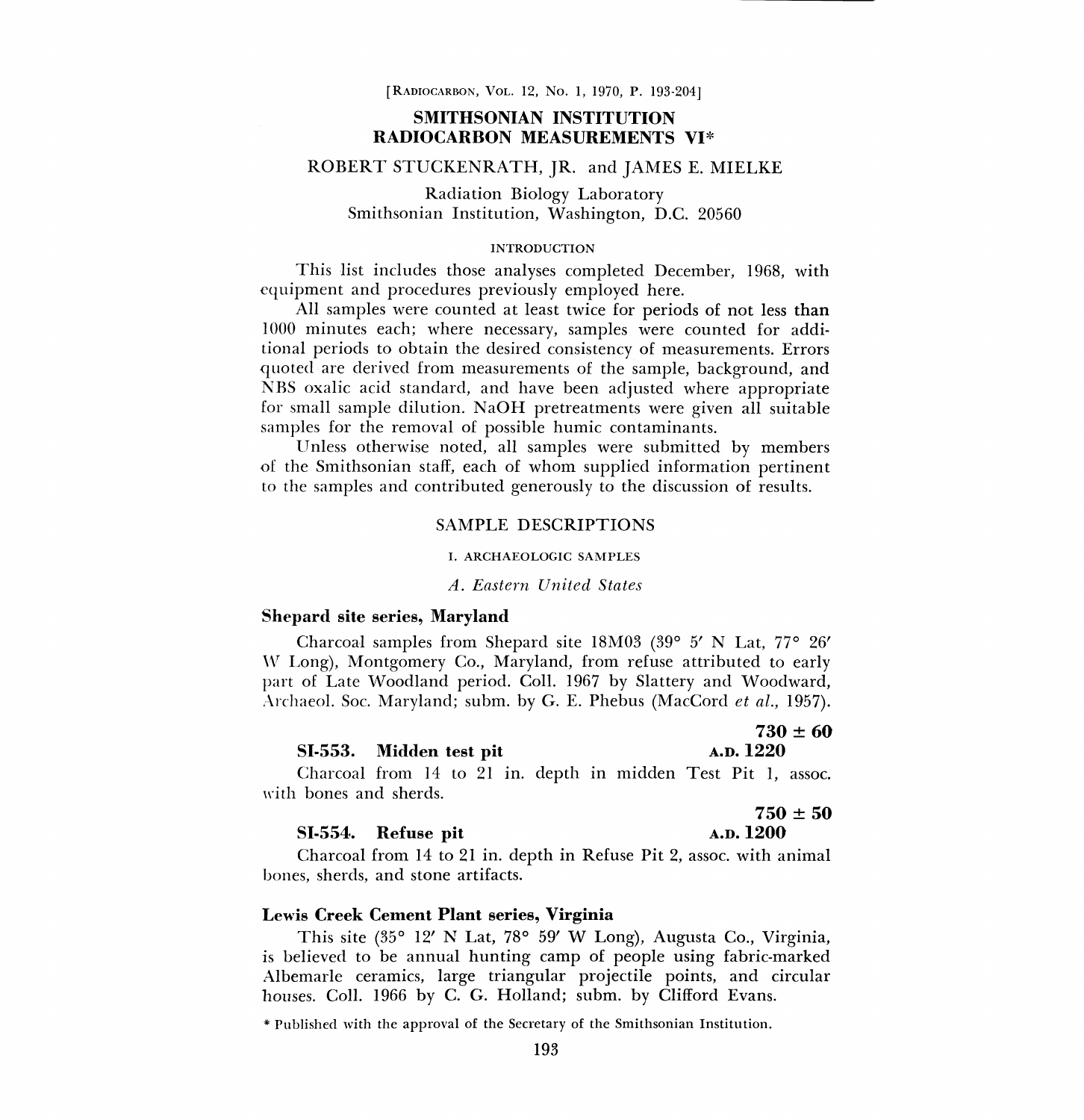$1100 \pm 60$ SI-480. Lewis Creek, Pit 1 A.D. 850

Charcoal and charred nuts from Pit 1, 12 in, deep, in clay subsoil.

### SI-481. Lewis Creek, Pit 10 A.D. 540

Charcoal and charred nuts from Pit 10, 10 to 20 in, deep, in clay subsoil.

General Comment: by analogy with Lewis Creek mound, this site was expected to date ca. A.D. 1300 (SI-218, 860  $\pm$  240; and SI-219, 580  $\pm$ 200; Radiocarbon, 1967, v. 9, p. 368-9).

#### SI-535. Kerns site, Virginia

Charcoal from early phase of Late Woodland period at Kerns site (39° 5' N Lat, 78° W Long), Clarke Co., Virginia. Sample from 14 to 23 in. depth, assoc. with sherds, animal bones, shell, and stone artifacts. Coll, by Slattery and Woodward; subm, by W. R. Wedel (MacCord, et al., 1957).

#### B. Western United States

#### Lansing Man series, Kansas

Right femur of adult Homo sapiens (id. by W. M. Bass) at Lansing Man site 14LV315 (39° 15' N Lat, 94° 51' W Long), Leavenworth Co., Kansas. Coll. 1902 by M. Concannon; subm. by W. R. Wedel.

|                           | $6970 \pm 200$ |
|---------------------------|----------------|
| SI-360. Lansing Man femur | 5020 в.с.      |

Comment: preservative and glue scraped from specimen before pulverizing and rinsing in HC1.

SI-360R. Re-run 2660 B.C. Comment: plaster and preservative removed before leaching in

acetic acid and hydrolysis in HCI.

General Comment (W.R.W.): left femur dated as GX-0586, 5875  $\pm$  105 (unpub.), and another portion dated as M-1890,  $4750 + 250$  (unpub.). All these dates suggest that Lansing Man is assignable to Archaic period, for which there is increasing archaeologic evidence in E Kansas. There were no known direct cultural assocs. with Lansing Man at time of discovery.

#### Red Fox site series, North Dakota

Red Fox site 32B0213 (46° N Lat, 103° 15' W Long), Bowman Co., North Dakota, is 4-component site. Top component is probably of Coalescent tradition, 2nd and 3rd components are unidentified, while 4th component is affiliated with McKean complex. Coll. 1966 and subm. by 0. L. Mallory (Mulloy, 1954; Strong, 1935).

 $1410 \pm 60$ 

 $900 \pm 70$ <br>A.D. 1050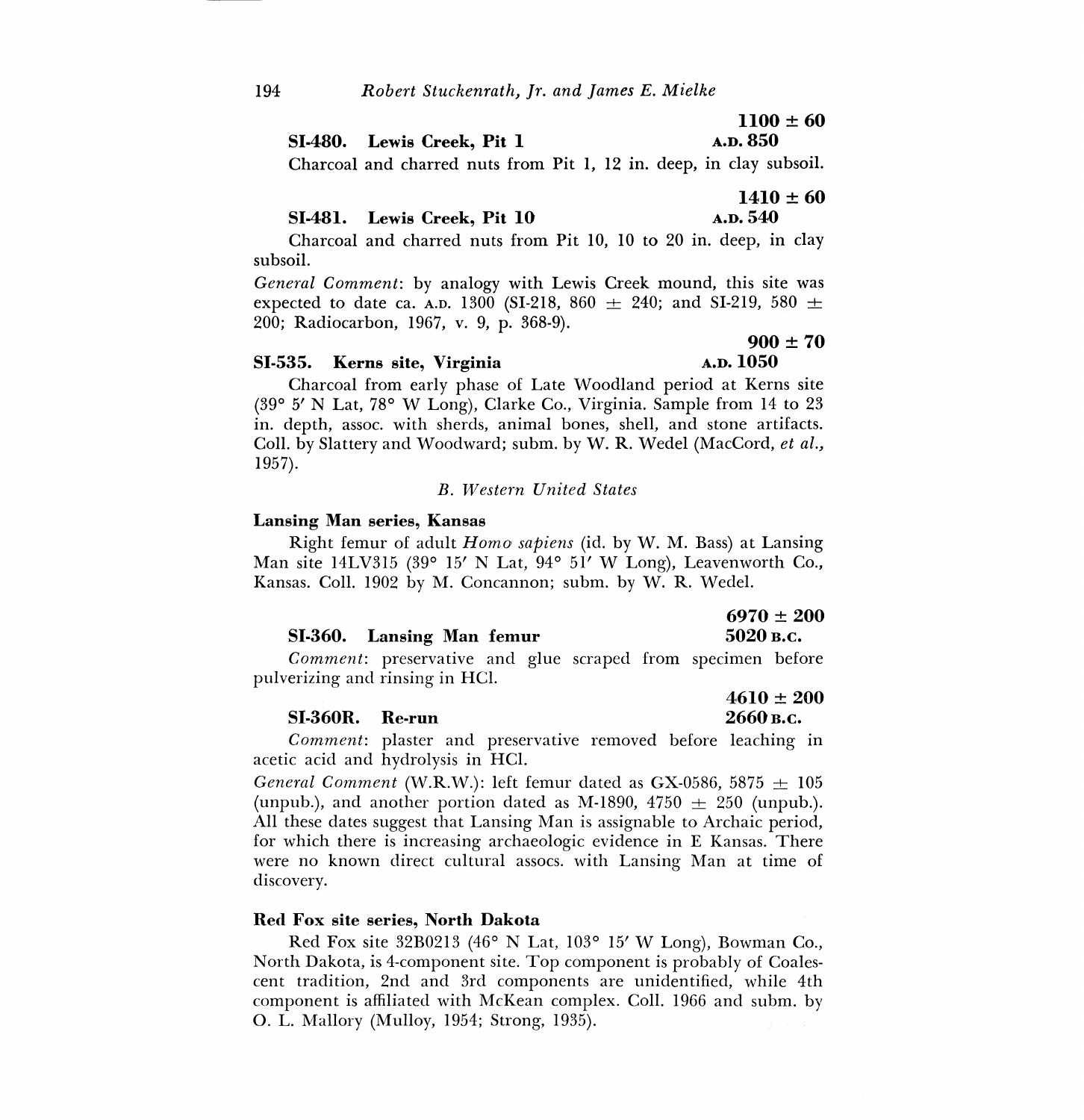#### SI-478. Third component 1900 B.C.

# $3850 \pm 60$

 $3770 \pm 90$ 

Charcoal from rock-filled basin-shaped firepit at bottom of eolian soil zone, 2.4 ft deep, in 3rd component. Assoc. with bone scraps, knives, scrapers, and large side-notched projectile points.

## SI-479. Fourth component 1820 B.C.

Charcoal from rock-filled basin-shaped firepit, 3.4 ft deep in 4th component, at top of soil zone below eolian zone of SI-478. Assoc. with projectile points of McKean complex, stone knives and scrapers, fire and storage pits, and possible dwelling foundation.

General Comment (O.L.M.): dates are essentially contemporaneous and within range of dates for late McKean complex sites elsewhere; no substantial stratigraphic gap existed between 2 components dated.

### Cattle Oiler site series, South Dakota

Cattle Oiler site 39ST224 (44° 18' N Lat,  $100^{\circ}$  4' W Long), Stanley Co., South Dakota, represents both Middle Missouri (Initial and Extended horizons) and Coalescent (Extended horizon) traditions. Coll. 1966 and subm. by D. T. Jones.

### **SI-474.** House F-124

# $1140 \pm 60$ <br>A.D. 810

Juniberus virginiana (id. by W. Weakly) shaved from exterior of W wallpost butt in burned long rectangular House F-124, 4.0 to 4.5 ft deep. Assoc. with materials of Middle Missouri tradition (Initial horizon). Comment (D.T.J.): date would seem somewhat early for Initial Middle Missouri horizon component, although there are similar dates for related Breeden site (39ST16) of A.D. 710  $\pm$  150 (M-608, Radiocarbon, 1960, v. 2, p. 39) and A.D.  $850 \pm 250$  (M-839, ibid., p. 40) for Swanson site (39BR16). Main clustering of Initial Middle Missouri horizon sites, however, extends over 200 or 300 yr period beginning ca. A.D. 1000.

### SI-475. House F-130 **A.D.** 1090

# $860 \pm 60$

Burned grass matting, possibly from house wall, from fill of burned long rectangular House F-130, 4.5 ft deep, 0.5 ft above house floor. Assoc. with materials attributed elsewhere to Middle Missouri tradition (Initial horizon). Comment (D.T.J.): date places this sample in mid-range of dated Initial Middle Missouri horizon sites.

General Comment: for other dates from Cattle Oiler site, see SI-314, SI-315, SI-316, S1-3l7, and SI-318 (Radiocarbon, 1967, v. 9, p. 370-371); also, SI-379 (Radiocarbon, 1969, v. 11, p. 169).

### SI.476. St. John site, South Dakota A.D. 770

# $1180 \pm 60$

Charcoal from loose lens of charcoal and sand at St. John site  $39HU213$  (44° 8' N Lat, 99° 37' W Long), Hughes Co., South Dakota.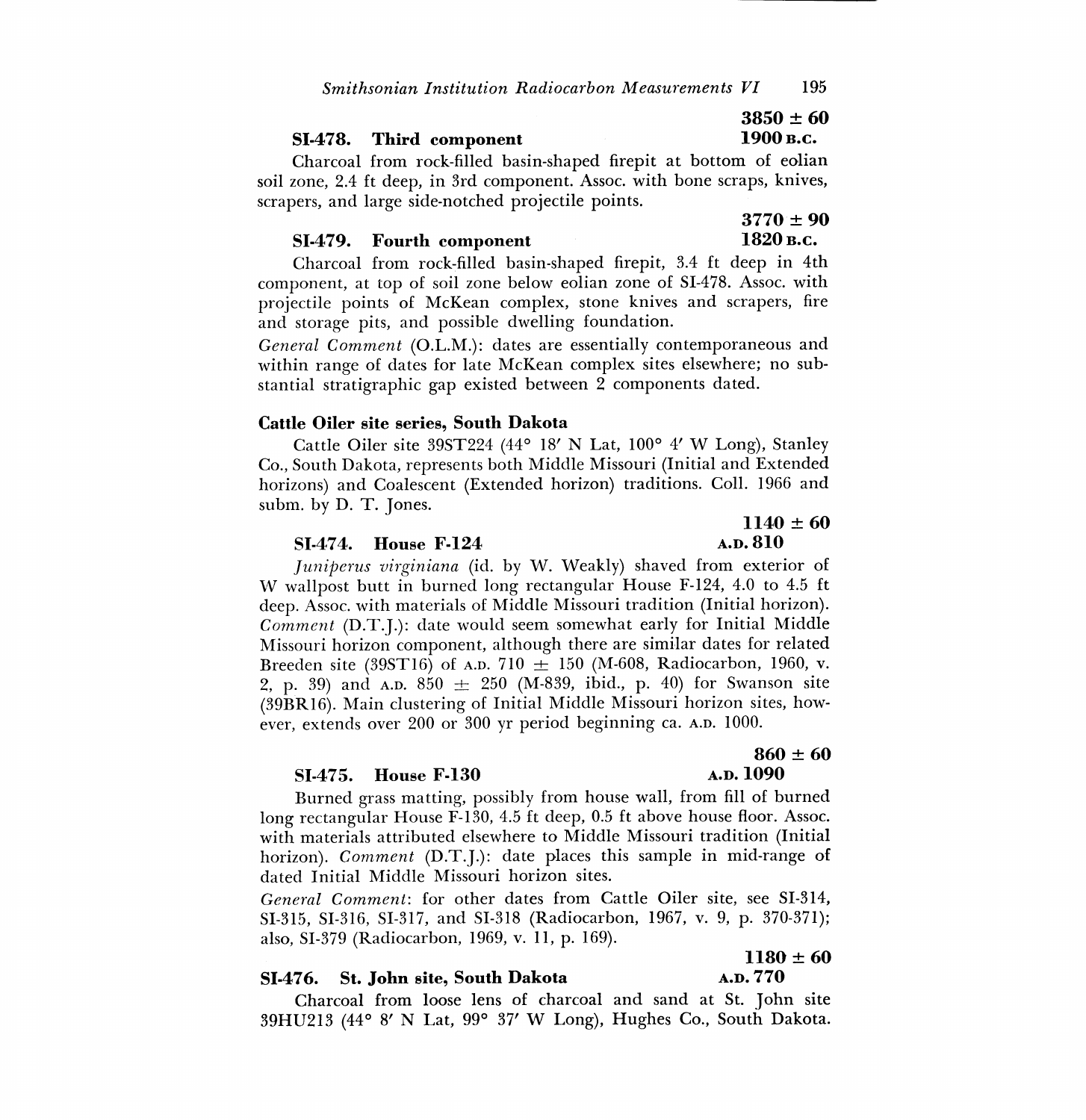### 196 Robert Stuckenrath, Jr. and James E. Mielke

Sample from 2.8 to 3.2 ft deep in Test 18; assoc. with Great Oasis Plain and Incised rimsherds, and with smooth and cord-roughened bodysherds. Coll. 1963 and subm. by R. E. Jensen. Comment (R.E.J.): this site is northernmost excavated component of Great Oasis materials; greatest similarities lie with Initial Middle Missouri tradition, with minor ties to Late Woodland sites. This first date for Great Oasis complex in Middle Missouri area falls within period suggested by cultural relationships.

#### $810 \pm 60$ SI-477. John Ketchen site, South Dakota (A.D. 1140)

Charcoal from floor of burned long rectangular House F-17 at John Ketchen site  $395T223$  (44° 18' N Lat, 100° 4' W Long), Stanley Co., South Dakota. Assoc ceramics are of Middle Missouri tradition (Ex tended horizon), although there is some evidence of Coalescent tradition (Extended horizon). Coll. 1966 and subm. by D. T. Jones. Comment (D.T.J.): date is compatible with SI-378 (A.D. 1260  $\pm$  140) from this site (Radiocarbon, 1969, v. 11, p. 168), as it is more generally with other dated Extended Middle Missouri horizon sites in this district.

#### 13th and Oak Street series, Oregon

This site (45° 42' N Lat, 121° 30' W Long), Hood River Co., Oregon, was excavated 1934 without benefit of records. Wide range of projectile point types suggests occupation from unknown time B.C. to as late as A.D. 1700. Unknown amount of upper portion of site has been removed, and original depth of features is now impossible to assess. Coll. 1966 and subm, by G. E. Phebus.

#### SI-482. HR3-1, Pit 1 Modern

### Charcoal from Pit 1, profiled in bank cut, 8 to 13 in. below present surface.

Charcoal from 4 to 6 in. depth, 6 ft S of SI-482, above.

SI-483. HR3-2

### SI-484. HR3-3 A.D. 1620

Charcoal, 4 to 12 in, below present surface, random sampling or stratum.

#### C. Mexico

#### Cueva Blanca series, Mexico

Cueva Blanca (16° 57' N Lat, 96° 22' W Long), near Mitla, Oaxaca, Mexico, presents both preceramic and Postclassic horizons. Coll. 1966 and subm. by K. V. Flannery, Univ. of Michigan.

#### SI-510. Zone A, Monte Alban V  $A.D. 1430$

## $520 \pm 50$

Charcoal from Zone A, 20 cm deep. Assoc. with corn, squash, zapotes, and ceramics of Monte Alban V period. Sample dates construction of

# $450 \pm 70$ <br>A.D. 1500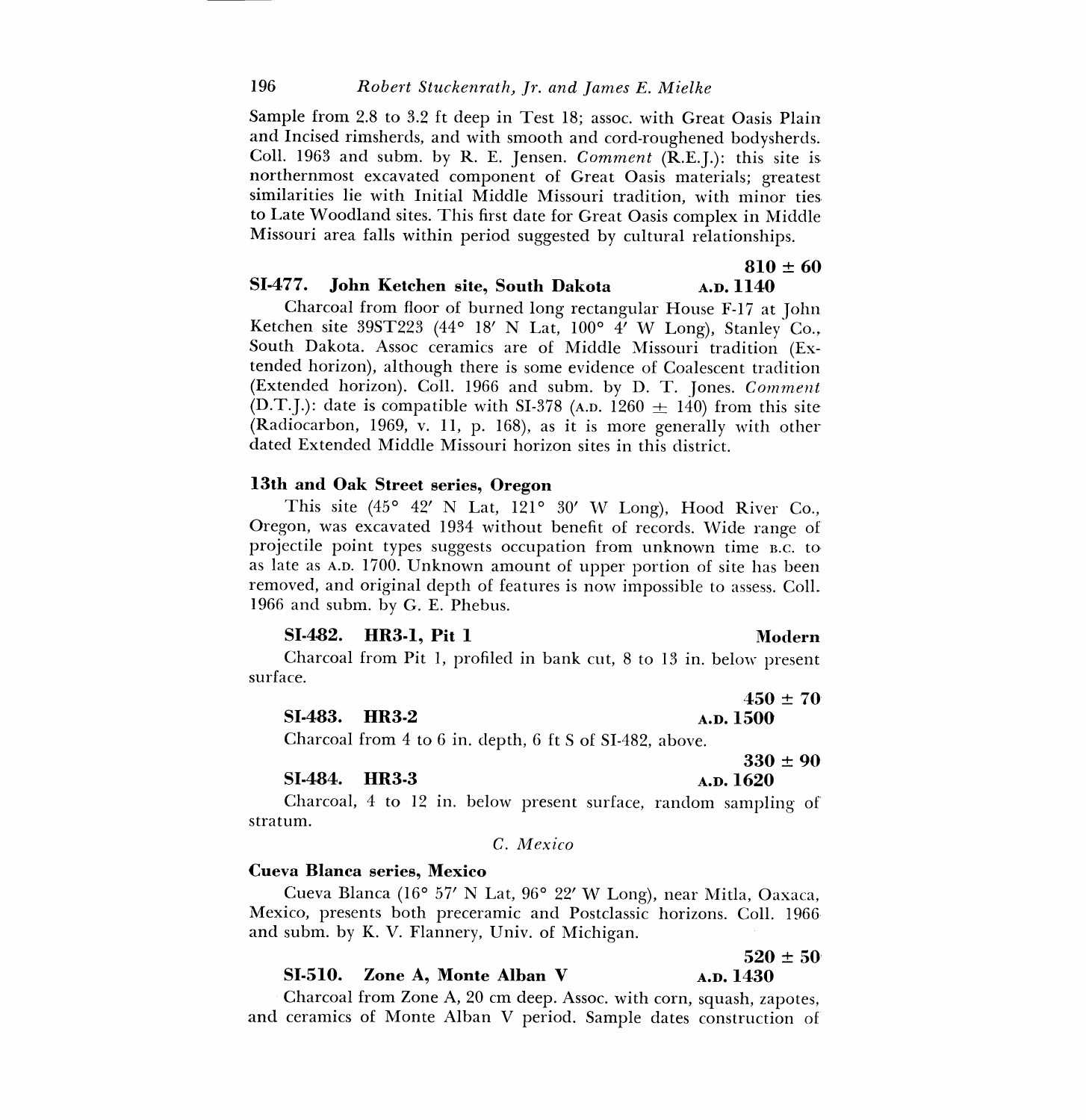dry-laid stone-walled agricultural terraces outside cave as well as plants grown there.

## SI-512. Zone D, Coxcatlán phase 7520 B.C.

Charcoal from Zone D, 65 cm deep. Assoc. with deer and rabbit bones, projectile points typical of Coxcatlán phase, one-hand manos, scrapers, and crude blades. This is richest Coxcatlán occupation level in cave. Comment (K.V.F.): expected date was perhaps 5000 B.C. to 3000 B.C. Prior date for Zone D was 2800  $\pm$  190 B.C. (M-2092, this issue), and date on hearth Feat. 18 was  $3295 \pm 105$  B.C. (GX-0782, unpub.). Sample SI-512 possibly contaminated by charcoal redeposited from Zone E, below.

### SI-511. Zone E, preceramic 8960 B.C.

Charcoal from hearth Feat. 15 in Zone E, 55 cm deep. Assoc. with preceramic artifacts.

### SI-511R. Re-run 8780 B.C.

Re-run of additional material from same sample. Comment: average of SI-511 and SI-511R is 10,820  $\pm$  120, 8870 B.C. (K.F.V.): Zone E has also yielded dates of 8100  $\pm$  350 B.C. (M-2093, this issue) and 9050  $\pm$ 400 B,c. (M-2094, this issue).

### Guila Naquitz Cave series, Mexico

Guila Naquitz Cave (16° 57' N Lat, 96° 22' W Long), near Mitla, Oaxaca, Mexico, provides materials of several periods of occupation from preceramic to Postclassic. Coll. 1966 and subm. by K. V. Flannery, Univ. of Michigan.

### SI-513. Monte Alban V  $A.D. 1270$

Oak charcoal from Feat. 7, maguey roasting pit 50 cm deep. Assoc. with carbonized maguey, firecracked rock, and Monte Alban V pottery. Pit construction similar to that used by modern Zapotecs in area.

## SI-514. Monte Alban IIIb or IV A.D. 740

## Oak charcoal from depth 15 cm in Zone A, assoc. with pottery of Monte Alban IIIb or IV, preserved corn, beans, squash, avocado, zapotes, and cotton. Comment (K.V.F.): sample dates beginning of agricultural pattern described by Spanish on their arrival in Mitla area.

## SI.515. Preceramic 6670 B.C. Charcoal from 40 to 45 cm depth in Zone  $B_2$ , from preceramic

horizon containing preserved wild runner beans, cucurbits, and bottle gourds. These are among oldest preserved beans thus far found in Mesoamerica. Comment: other material from this level dated as GX-0784, 6910  $\pm$  180 B.C. (unpub.).

# $10,730 \pm 220$

## $10.910 \pm 80$

 $680 \pm 80$ 

 $1210 \pm 40$ 

 $8620 \pm 160$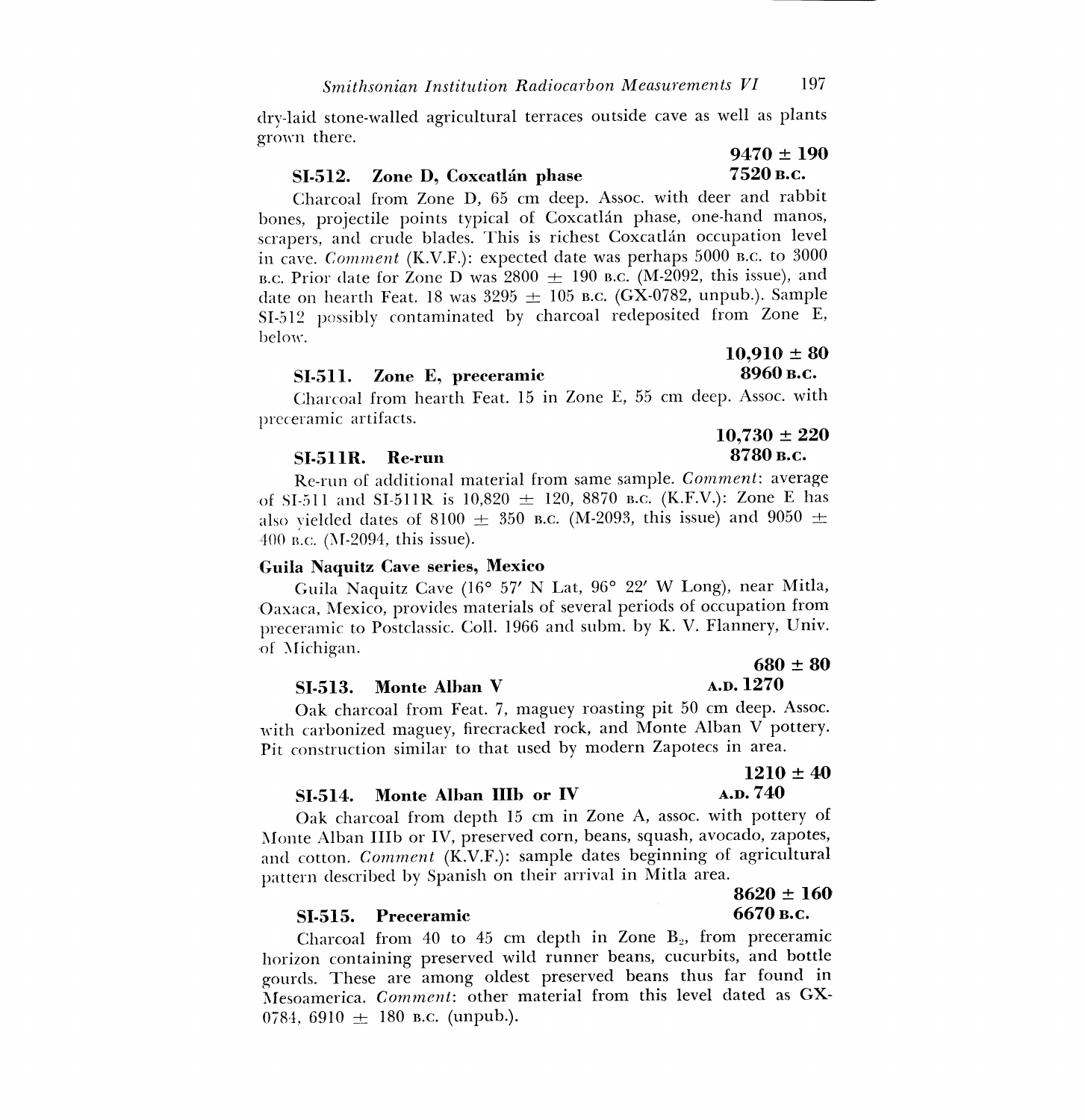#### D. South America

#### SI-534. San Geronimo, Venezuela

# $810 \pm 170$ <br>A.D. 1140

Charcoal from San Geronimo site (8° 30' N Lat, 71° W Long), Liberatador, Merida, Venezuela. Assoc. with sherds and foundation stones, storage pits, metates and manos; believed to be proto-historic site assoc. with later historic Timotes cultures. Coll. 1965 by Mario Sanoja, Univ. de los Andes, Mérida; subm. by Clifford Evans (Iraida Vargas, Investigaciones arquelogicas en el Alto Chima: la Fase San Geronimo: Inst. de Inv. Economicas y Sociales, Ser. Antropol. no. 1, Univ. Central, Caracas, in press). Comment: small sample, diluted. (M.S.): typologically dated between A.D. 900 and A.D. 1500.

#### El Onio series, Venezuela

E1 Onio (9° N Lat, 72° W Long), lies in Lake Maracaibo basin, Zulia, Venezuela. Coll. 1965 and 1966 by Mario Sanoja; subm. by Clifford Evans (Sanoja and Vargas, 1968).

#### SI-531. Cut 1, Level 1 A.D. 1630

## $320 \pm 70$

Charcoal assoc. with sherds and animal bones 0 to 40 cm deep at bottom of humus layer. Comment: many rootlets present. (M.S.): date too recent; site typologically dated between A.D. 800 and A.D. 1000.

#### SI-532. Cut 2, Level 2  $A.D. 1050$

# $900 \pm 390$

Charcoal assoc. with sherds and animal bones from humus layer 40 cm deep. Comment: very small sample, diluted. (M.S.): date acceptable.

|                        | $5740 \pm 230$ |
|------------------------|----------------|
| SI-533. Cut 2, Level 3 | 3790 в.с.      |

Charcoal assoc. with sherds and human skeletal material in sand layer 60 cm deep. Comment: very small sample, diluted. (M.S.): date too early.

#### Rio Grande do Sul, Brazil

Samples of this series represent four sites in the NE Rio Grande do Sul, Brazil, representing Taquara phase (Taquara tradition) and Maquine phase (Tupiguarani tradition). Coll. 1965 and 1966 by E. Th. Miller, Brazilian Archaeol. Proj.; subm, by Clifford Evans.

#### Morro da Formiga

Charcoal from Morro da Formiga Site 5-61 (29° 38' S Lat, 50° 45' W Long), Taquara Municipio, type-site for Taquara phase.

|                         | $1190 \pm 100$ |
|-------------------------|----------------|
| SI-409.   Taquara phase | A.D. 760       |

Comment: date acceptable.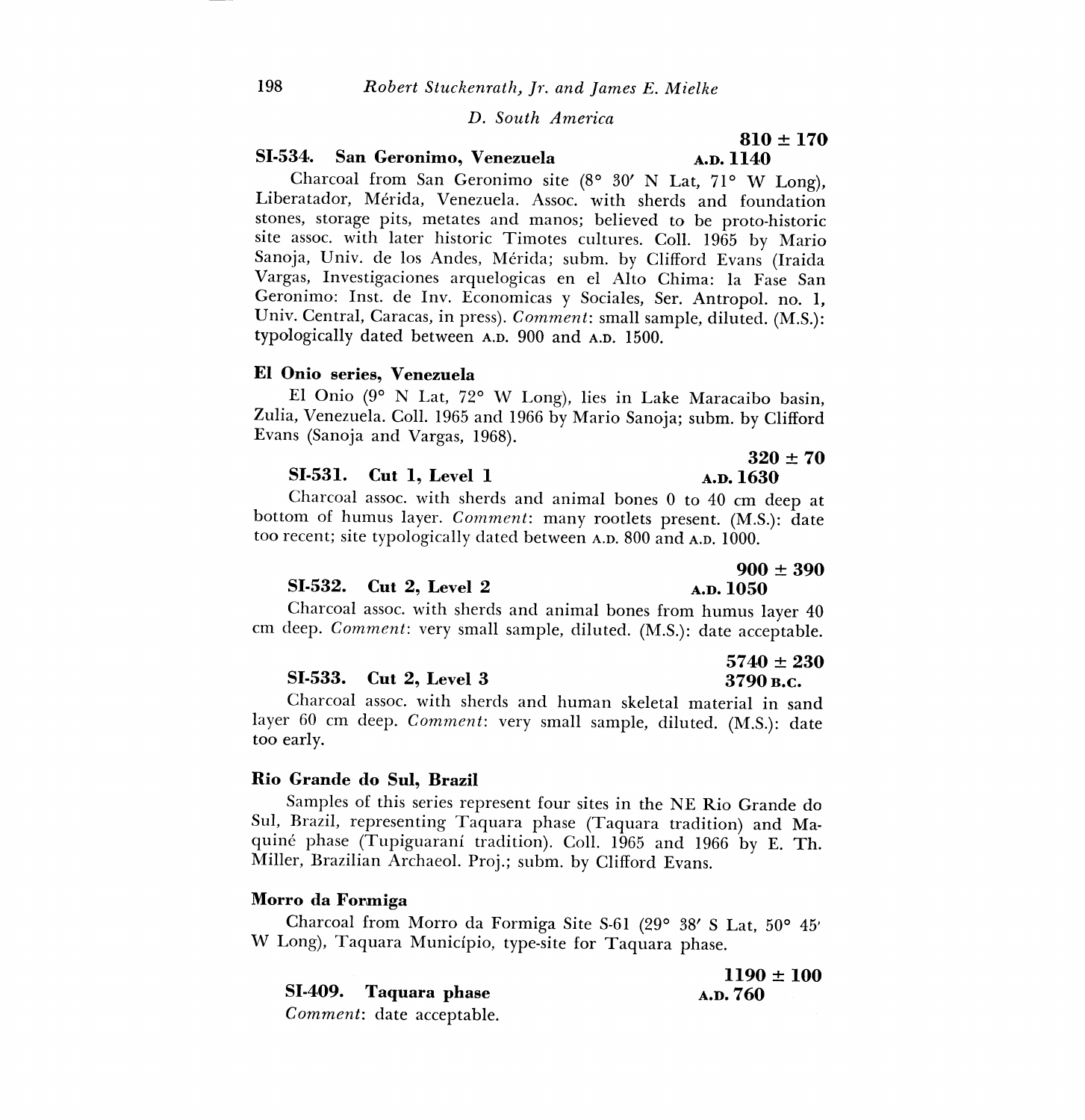#### Palmeira

Charcoal and sand from Palmeira Site RS-S-282 (29° 40' S Lat, 50° 55' W Long), Saparinga, assoc. with pottery of Taquara and Tupiguarani traditions, immediately above sterile sand.

### SI-414. Taquara/Tupiguaraní

 $1380 \pm 110$ <br>A.D. 570

Comment (C.E.): probably dates Taquara tradition.

### Paso Fundo

Charcoal samples from Paso Fundo Site RS-M-16 (29° 56' S Lat, 50° 13′ W Long), Osório Município, assoc. with early Maguiné phase pottery of Tupiguarani tradition.  $520 + 200$ 

| SI-410. Cut 1, 20 to 30 cm        | $\boldsymbol{\mu}$ . $\boldsymbol{\mu}$<br>A.D. 1430 |
|-----------------------------------|------------------------------------------------------|
| <i>Comment</i> : date too recent. | $540 \pm 100$                                        |
| SI-411. Cut 1, 30 to 40 cm        | A.D. 1410                                            |
| <i>Comment</i> : date too recent. |                                                      |

#### Bassani

Charcoal samples from Bassani Site RS-M-35 (29° 46' S Lat, 50° 5' W Long), Osório Município. Assoc. with pottery of middle Maquiné phase. Tupiguarani tradition.  $870 + 700$ 

| SI-412. Cut 2, 23 to 28 cm        | 870 I 100<br>A.D. 1080            |
|-----------------------------------|-----------------------------------|
| <i>Comment</i> : date acceptable. |                                   |
| SI-413. Cut 1, 20 to 25 cm        | $1070 \pm 110$<br><b>A.D.</b> 880 |

Comment: date may be too early.

#### SI.423. Rio Tibagi, Brazil Modern

Charcoal from Site PR-IB-3 (23° 17' S Lat, 51° W Long), on left bank Tibagí R., Ibiperã Prov., Paraná, Brazil. Sample from 15 to 30 cm depth, assoc. with pottery of Tibagi phase, Tupiguarani tradition. Coll. 1966 by Igo Chmyz; subm. by Clifford Evans. Comment: date acceptable.

#### Rio Itarare series, Brazil

Charcoal samples from Site SP-BA-7 (23° 35' S Lat, 49° 36' W Long), on right bank Rio Itararé, Itaporanga Município, São Paulo, Brazil. Assoc. with pottery of Cambara phase, Tupiguarani tradition. Coll. 1965 by Igor Chmyz; subm. by Clifford Evans.  $950 + 150$ 

| $SI-417.$ Cut A, 0 to 15 cm            | $0.00 \pm 1.00$<br>A.D. 1100 |
|----------------------------------------|------------------------------|
|                                        | $1870 \pm 100$               |
| SI-418. Cut A, 15 to 30 cm             | <b>A.D. 80</b>               |
| <i>Comment</i> (C.E.): date too early. |                              |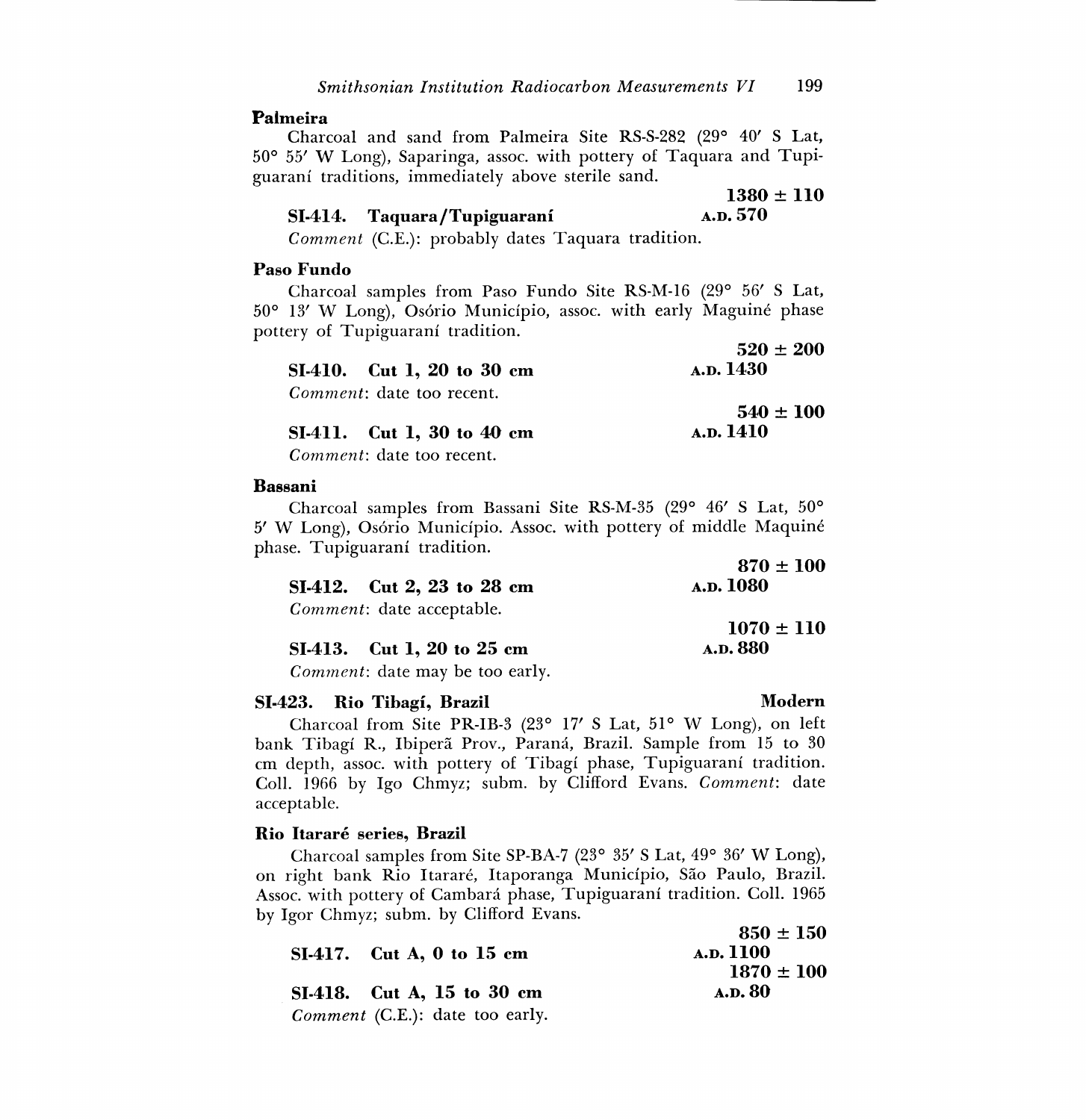# $1130 \pm 150$ <br>A.D. 820

Charcoal from Site SP-AS-14 on right bank Rio Paranapanema (22° 46' S Lat, 51 ° 3' W Long), Municipio of Iepe, Sao Paulo, Brazil. Assoc. with pottery of Cambará phase, Tupiguaraní tradition, 0 to 15 cm deep. Coll. 1966 by Igor Chmyz; subm. by Clifford Evans.

#### E. Africa

### Samatite series, West Africa

SI-422. Rio Paranapanema, Brazil

Samatite (12° 32' N Lat, 16° 38' E Long), Pte. St. George in Casamanca region of Senegal, West Africa, is stratified site with pottery and bog-iron. Present occupation is by Diola in nearby villages. Samples are from Cut 2 in Mound C. Levels 0 to 140 cm belong to more recent cultural period with punctate, red-slipped, and shell-tempered pottery; levels 140 to 200 cm are older cultural period with wavy-line, basketimpressed, braid-impressed, and sherd-tempered pottery. These are 1st  $C<sup>14</sup>$  dates for sub-tropical Senegal. Coll. 1966 by O. Linares de Sapir; subm. by Clifford Evans.

Charcoal from hearth, assoc. with mollusks, mammal bones, and pottery of pre-European Diola occupation.

SI-489.  $30 \text{ to } 40 \text{ cm}$  A.D. 1570

#### SI-490. 50 to 60 cm A.D. 1030

# $920 \pm 50$

Charcoal from hearth, assoc. with mollusks, bones, and pottery of recent ceramic phase of pre-European Diola occupation. Comment (O.L. de S.): date too early.

#### SI-491. 100 to 110 cm A.D. 1630

## $320 \pm 100$

 $380 \pm 70$ 

Charcoal from cooking area, assoc. with pottery of recent ceramic phase of pre-Diola occupations. Very little shellfish assoc. with sample.

### SI-492.  $120 \text{ to } 130 \text{ cm}$  A.D.  $1460$

# $490 \pm 80$

Charcoal from cooking area, assoc. with bones and pottery of recent ceramic phase of pre-Diola occupation. Comment: small sample, diluted.

## SI-493. 140 to 150 cm A.D. 1360

# $590 \pm 140$

Charcoal from cache of shell and pottery which represents end of older period characterized by wavy-line, braid- and basket-impressed ceramics. Comment: small sample, diluted.

### $390 \pm 70$

Charcoal from hearth, assoc. with older ceramic phase. Comment: small sample, diluted. (O.L.de S.): sample apparently contaminated with more modern material.

SI-495. 170 to 180 cm A.D. 1560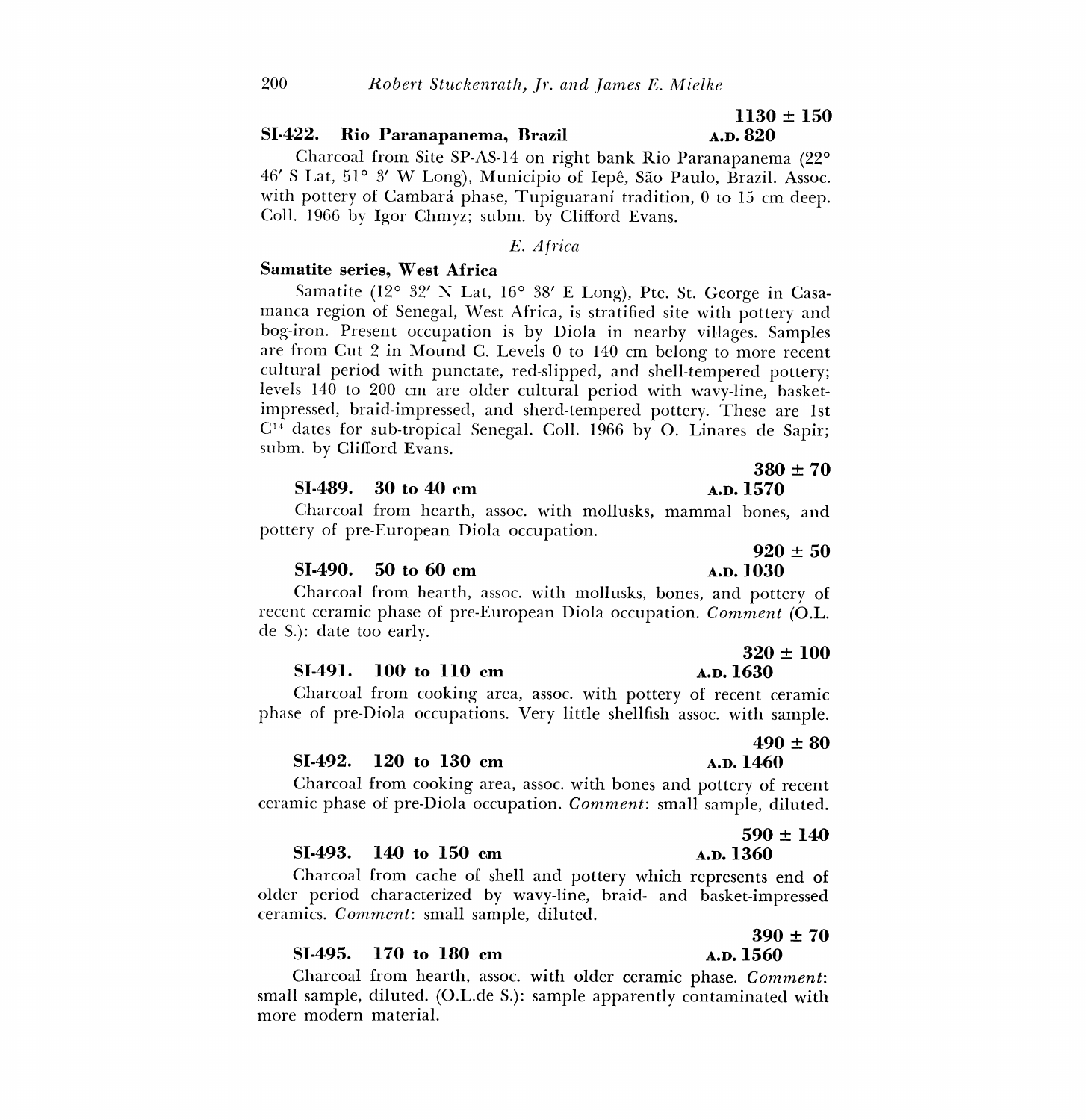# $2150 \pm 80$ <br>200 в.с.

#### SI-496. 180 to 190 cm

Charcoal from hearth, assoc. with older ceramic phase. Comment: small sample, diluted.

#### Niomoune series, West Africa

Niomoune (12° 38' N Lat, 16° 39' E Long), Dioloulou in Casamanca region of Senegal, West Africa, is 2-period site extending from Late Neolithic/Early Iron age through Late Iron age. Samples from <sup>0</sup> to 60 cm are of more recent period with punctate ceramics, spouts, and red slip in upper levels, but lacking braid- or basket-impressed or wavyline ware. Levels 60 to 120 cm are of older period with crushed-shell temper, braid- and basket-impressed wares, but lacking red slip. Coll. 1966 by O. Linares de Sapir; subm. by Clifford Evans.

 $330 \pm 50$ <br>A.D.  $1620$ 

## $SI-497.$  20 to 40 cm

Charcoal assoc. with bone fragments, iron, and ceramics of more recent phase.

### SI-499. 100 to 120 cm A.D. 270

Charcoal assoc. with older ceramic component and with rice agriculture.

#### F. Tar East

#### Iwashita Cave series, Japan

Iwashita Cave (33° 14' N Lat, 129° 45' E Long), Sasebo City, Nagasaki Pref., Kyushu, Japan, is one of several cave sites yielding Jomon pottery of apparently older age than that provided by open sites. Coll. 1964 by Masuru Aso; subm. by Clifford Evans (Aso, 1968).

## $9010 \pm 120$ SI.501. Layer V, 92 cm 7060 B.C.

 $8710 \pm 100$ 

Charcoal from 92 cm below cave floor, B-4, Layer V, assoc. with roulette pottery of Earliest Jomon period.

### SI.502. Layer V,  $1.20 \text{ m}$  6760 B.C.

Charcoal from 1.20 m below cave floor, A-4, Layer V, assoc. with zigzag roulette pottery of Earliest Jomon period. Comment: small sample, diluted. (M.A.): depth of A trench est. since original surface was disturbed in construction of bomb shelter during World War II.

# 11,300 ± 130

## SI-503. Layer IX, 1.84 m 9250 B.C.

Charcoal from 1.84 m below cave floor, C-1, Layer IX, assoc. with plain and nail-marked pottery of Earliest Jomon period. Comment: small sample, diluted.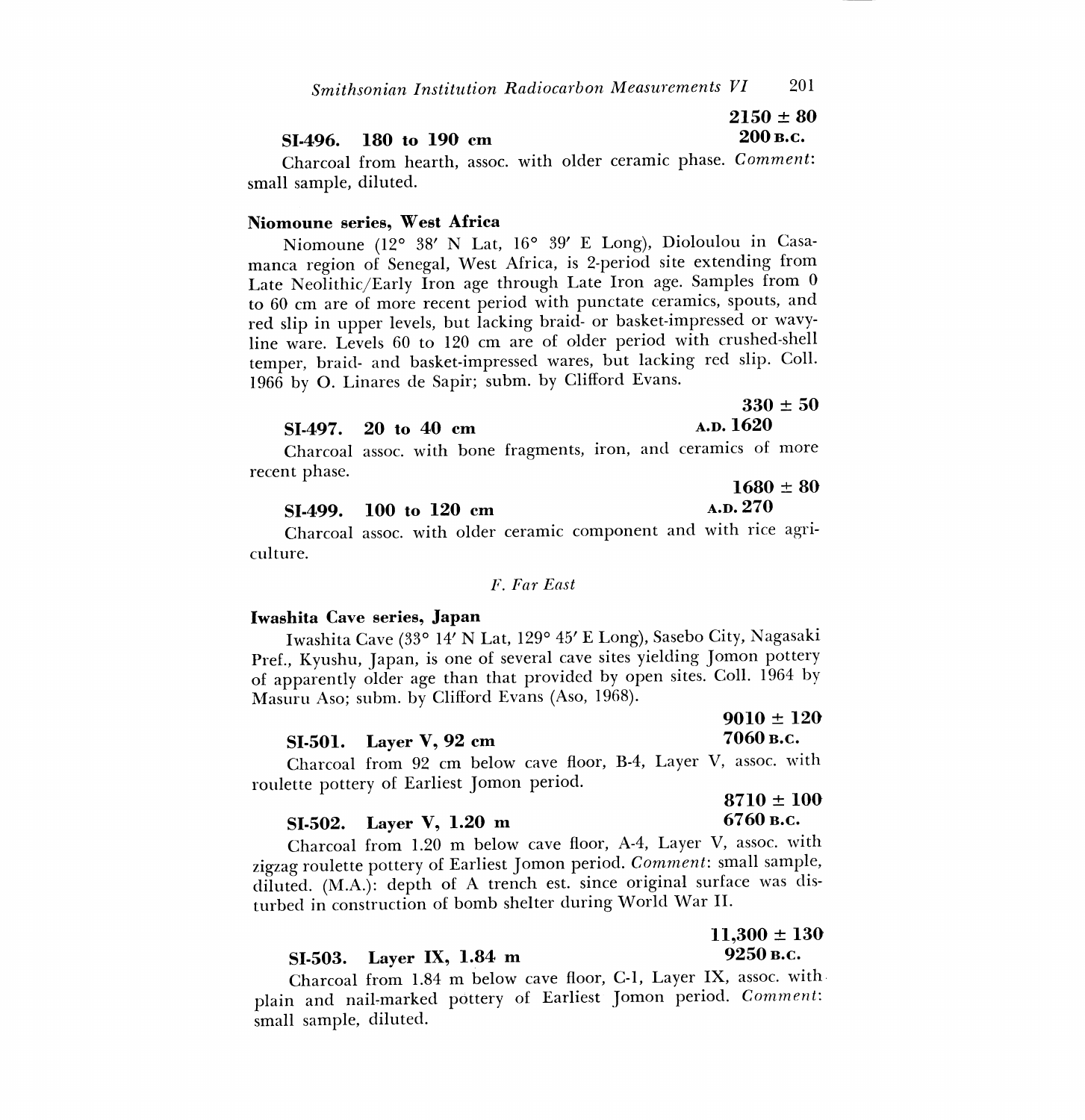## 202 Robert Stuckenrath, Jr. and James E. Mielke

II. GEOLOGIC AND PALEONTOLOGIC SAMPLES

# $650 \pm 70$ <br>A.D. 1300

SI-545. Black Beach, Massachusetts **A.D. 1300**<br>Peaty marsh material from Black Beach, fronting Sippewissett Marsh (41° 35' N Lat, 70° 39' W Long), near West Falmouth, Massa-chusetts. Sample from 0.6 m depth exposed along shore by migration of sand dunes shoreward from Black Beach toward Sippewissett Marsh. Coll. 1967 and subm, by D. J. Stanley (Stanley and Rhoads, 1967).

### Atlantic Shell Bed series, North Carolina

Shells from several localities along coast of North Carolina, id. and coll. by 0. H. Pilkey, Duke Univ.; subm, by J. W. Pierce.

### SI-518. Shell bed, 19.3 m

# $9060 \pm 100$ <br>7110 в.с.

Ostrea virginia from oyster bank at 19.3 m water depth (34° 51' N Lat, 70° 12' W Long).

### $10,820 \pm 200$ <br>8870 B.C.  $SI-519.$  Shell bed,  $25.9~m$

Ostrea virginia from oyster bank at 25.9 m water depth (33° 52' N Lat, 77° 13' W Long).

### $SI-521.$  Shell bed, 100 m.

# $26,440 \pm 1170$ <br>24,490 B.C.

 $25,780 \pm 1340$ <br> $23,830$  B.C.

Spisula solidisima, Mulina lateralis, and Polynices duplicatus from 100 m water depth (34° 12' N Lat, 76° 6' W Long).

### SI-520. Beach surface  $5930 B.C.$

# $7880 \pm 80$

Ostrea virginia from surface of present beach (34° 36' N Lat, 76° 32' W Long). Discolored shells of same species are found at depths 26 m to 91 m. Age of this sample suggests shoreward transport of shells from deep water to beach by storm waves.

#### SI-539. Barnegat Light Walrus

Sample of bone from mexilla adjacent to right tusk alveolus of Odobenus rosmarus (id. by C. E. Ray) from Specimen U.S.N.M. <sup>23784</sup> dredged from water depth 18 to 24 m ca. 17 km off Barnegat Light (39° 46' N Lat, 73° 56' W Long), New Jersey. Coll. 1966 by scallop dredger (received through Bur. Comml. Fisheries); subm. by C. E. Ray (Ray et al., 1968). Comment: small sample, diluted. Sample very hard, leached in warm acetic acid 12 to 14 days before hydrolysis. It has been assumed that walrus shifted its range southward in response to glacial cooling, but assumption has yet to be corroborated by dating of southerly specimens such as this.

#### SI-459. Saltpeter Cave bear

# $33,660 \pm 3980$ <br> $31,710$  B.C.

Rib fragments of *Tremarctos floridanus* (Gidley), id. by J. E. Guilday, from Saltpeter Cave, Grassy Cove (35° 50' N Lat, 84° 57' W Long),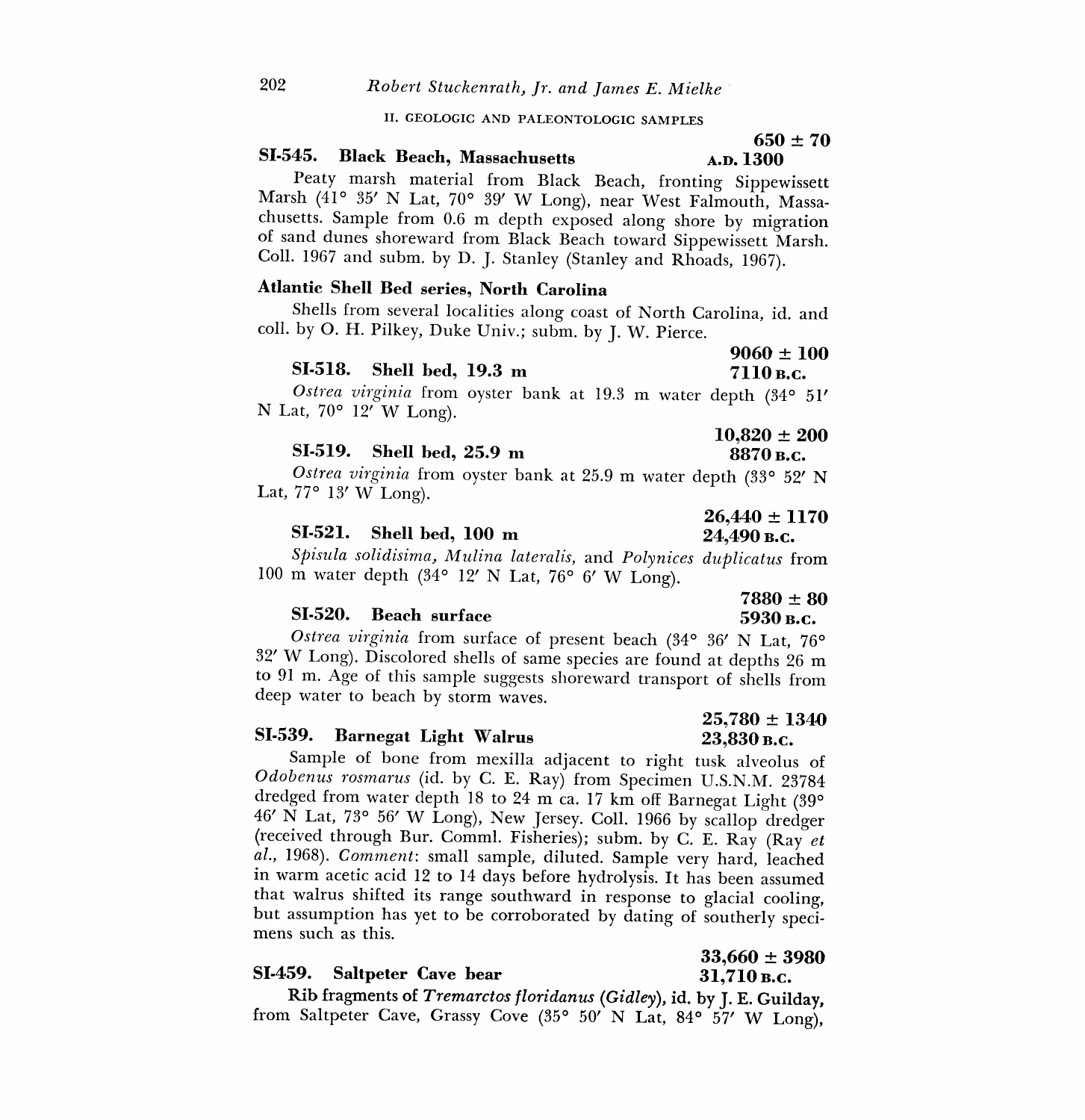Cumberland Co., Tennessee. Northernmost recorded find of extinct Florida Spectacled bear, found as single individual on cave floor be-<br>neath flowstone, in narrow side passage 4000 ft from cave entrance. Coll.<br>1965 by D. C. and Irving, 1967). Comment: very small sample, diluted. Sample leached in acetic acid before hydrolysis.

## Ladds series, Georgia

Carbonate land snails from Ladds site (34° 9' N Lat, 84° 50' W Long), Bartow Co., Georgia. Shells assoc. with remains of Late Pleistocene verte- brates. Coll. 1966 by Lewis Lipps; subm. by C. E. Ray (Lipps and Ray, 1967).

|                          | $17,520 \pm 630$ |
|--------------------------|------------------|
| SI-458. Shell with fauna | 15,570 в.с.      |

SI-459. Modern control shell 148% Modern

Comment: post-modern  $C^{14}$  activity of modern control lends confidence to date for shells assoc. with fauna.

|                             | $22,680 \pm 300$ |
|-----------------------------|------------------|
| SI-456. Ester Creek, Alaska | $20,730$ B.C.    |
|                             |                  |

Tendon and organic fraction of left tibia of Felis atrox (id. T. Galusha) from Ester Creek area frozen-muck (65° N Lat, 147° 30' W Long). Coll. 1938 by Otto Geist; subm. by C. E. Ray.

Fairbanks Creek series, Alaska<br>Organic samples from mummified fauna found in frozen muck at Fairbanks Creek (65° N Lat, 147° W Long). Subm. by C. E. Ray.

|                   |                       | $15,380 \pm 300$ |  |
|-------------------|-----------------------|------------------|--|
| <b>SI-453.</b>    | Mammuthus primigenius | 13,430 в.с.      |  |
| <b>Section 18</b> |                       |                  |  |

Flesh from lower leg found 85 ft deep, at floor of snow gulch. Coll. 1940 by R. H. Osborne. Comment (C.E.R.): sample believed assoc. with artifact now under study by Osborne.

| SI-454.   Musk-ox hair                                                                                                                                      | $17,210 \pm 500$<br>$15,260$ B.C. |
|-------------------------------------------------------------------------------------------------------------------------------------------------------------|-----------------------------------|
| $\mathbf{H}$ air from $\mathbf{L}$ ind $\mathbf{L}$ $\mathbf{L}$ $\mathbf{L}$ $\mathbf{L}$ $\mathbf{L}$ $\mathbf{L}$ $\mathbf{L}$ $\mathbf{L}$ $\mathbf{L}$ |                                   |

Hair from hind limb of single mummified musk-ox. Coll. 1940 by Otto Geist. Comment: see SI-455, below.

|                        | $24,140 \pm 2200$ |
|------------------------|-------------------|
| SI-455. Musk-ox muscle | 22,190 в.с.       |

Muscle from beneath scalp on skull roof of same musk-ox as SI-454, above. Comment: very small sample, diluted.

## Rio de la Plata series, Argentina

Oyster shells from 2 extensive shell beds off mouth of Rio de la Plata, Argentina. Coll. 1966 and id. by C. M. Urien; subm. by J. W. Pierce.